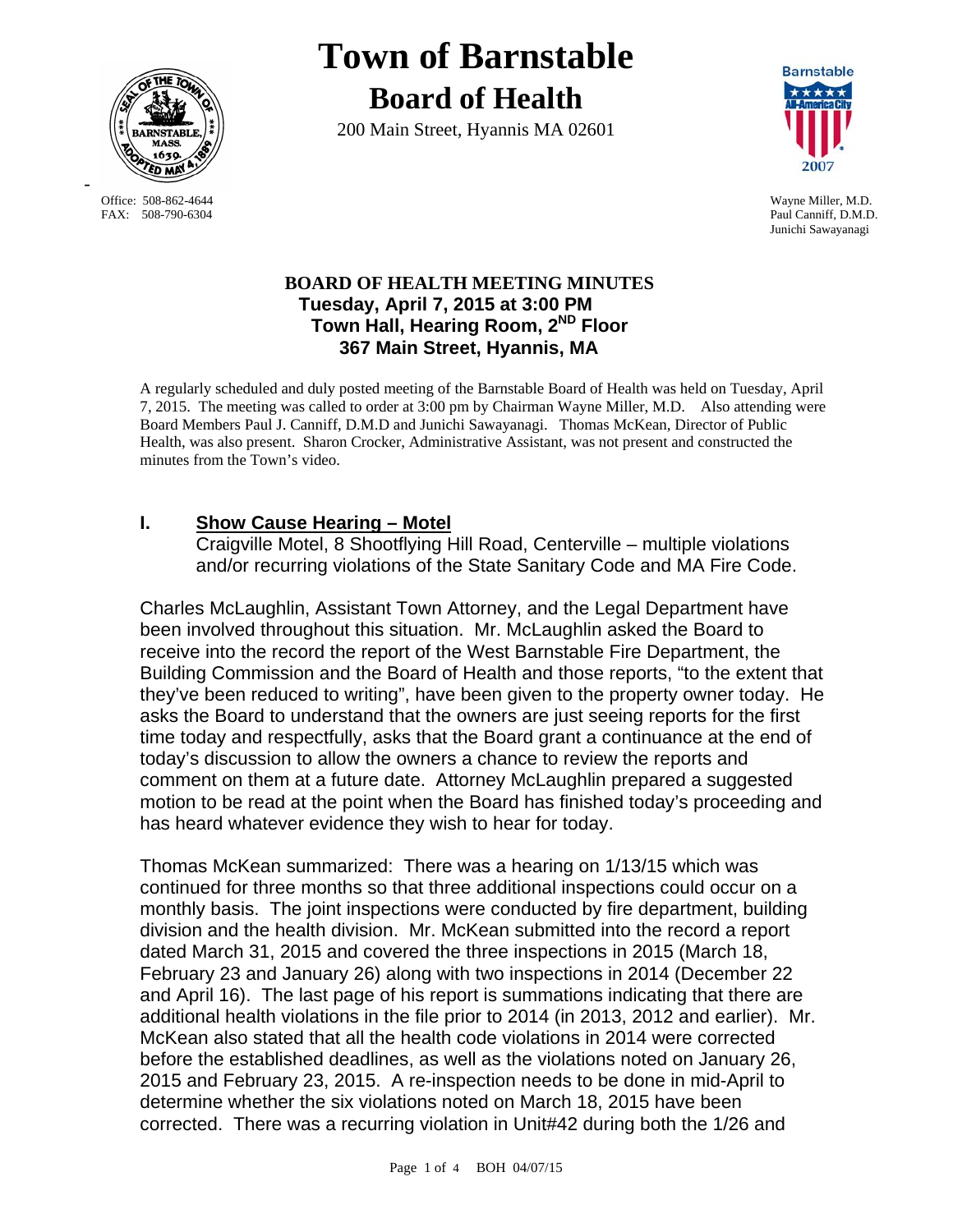3/18 inspections. It was a failure to maintain the area free from garbage and rubbish. The unit is occupied by a long-term occupant.

Mr. McKean said his report concludes with the statement that it was noted at the inspections that many occupants are residing on the premises for weeks, months or years at a time. According to the State Sanitary Code, no temporary housing may be used except with the written permission of the Board of Health. The owner of this hotel does not possess written permission from the Board of Health to provide temporary housing at this property. There was order letters sent out for each inspection. There was an order letter dated 3/31/15 regarding violations observed on 3/18/15 and another order letter dated 2/23/15 was sent out for violations observed on that same date, 2/23/15.

Robin Anderson, Zoning Enforcement Officer, spoke on her report. She explained that during the inspections she was accompanied by a building inspector, the Building Commissioner, the fire department and the health division. They broke into three teams for the first two inspections (January and February) and into two teams on the March inspection. With a checklist, they inspected the units, tried to determine how each room was being used and the duration of the stay, noting any equipment-cooking facilities and any evidence of long-term living. They typically found pets, pots, pans, microwaves, cooking utensils, crock pots, refrigerators, toasters, hot plates, food storage – perishable and non-perishable, checked for any combustibles in the rooms, checked electrical and other hazards and checked all smoke detectors. They did observe a lot of food storage and personal furniture and belongings. Lots of the tenants indicated long term stays. Due to the inspections being consecutive months and the way they logged the information on a spreadsheet, they could see that there was a duration that exceeded normal motel use. Ms. Anderson said they need to determine whether the use is longterm or motel use.

West Barnstable Fire Department's Deputy Chief Dave Paananen stated there had been a noticeable improvement from their standpoint as far as the amount of cooking equipment in the rooms. At the last inspection on March 18, they noted two rooms with hot plates. There were three smoke detectors which were slow to react. It was not an immediate issue and they were advised to replace those detectors. The inspections showed evidence that the motel has made progress in making the conditions better for the residents that are there.

Attorney McLaughlin asked Robin Anderson if her prepared written report she testified to, along with the spreadsheet on occupancy, has been submitted to the Board. She said no, she is submitting it now and the spreadsheet is attached. Attorney McLaughlin asked what are the extended periods of occupancies she was referring to upon her audit of the units. Ms. Anderson said a lot of the stays are for weeks or months, but the longest stay is about two years. Other than the written record she is submitting, Ms. Anderson said her concern is that the motel doesn't appear to have good oversight. The motel owners are quite willing to rectify the issues as the inspections discover them; however, the owners do not seem to be accountable for ensuring operations run properly without the overview of the town inspectors.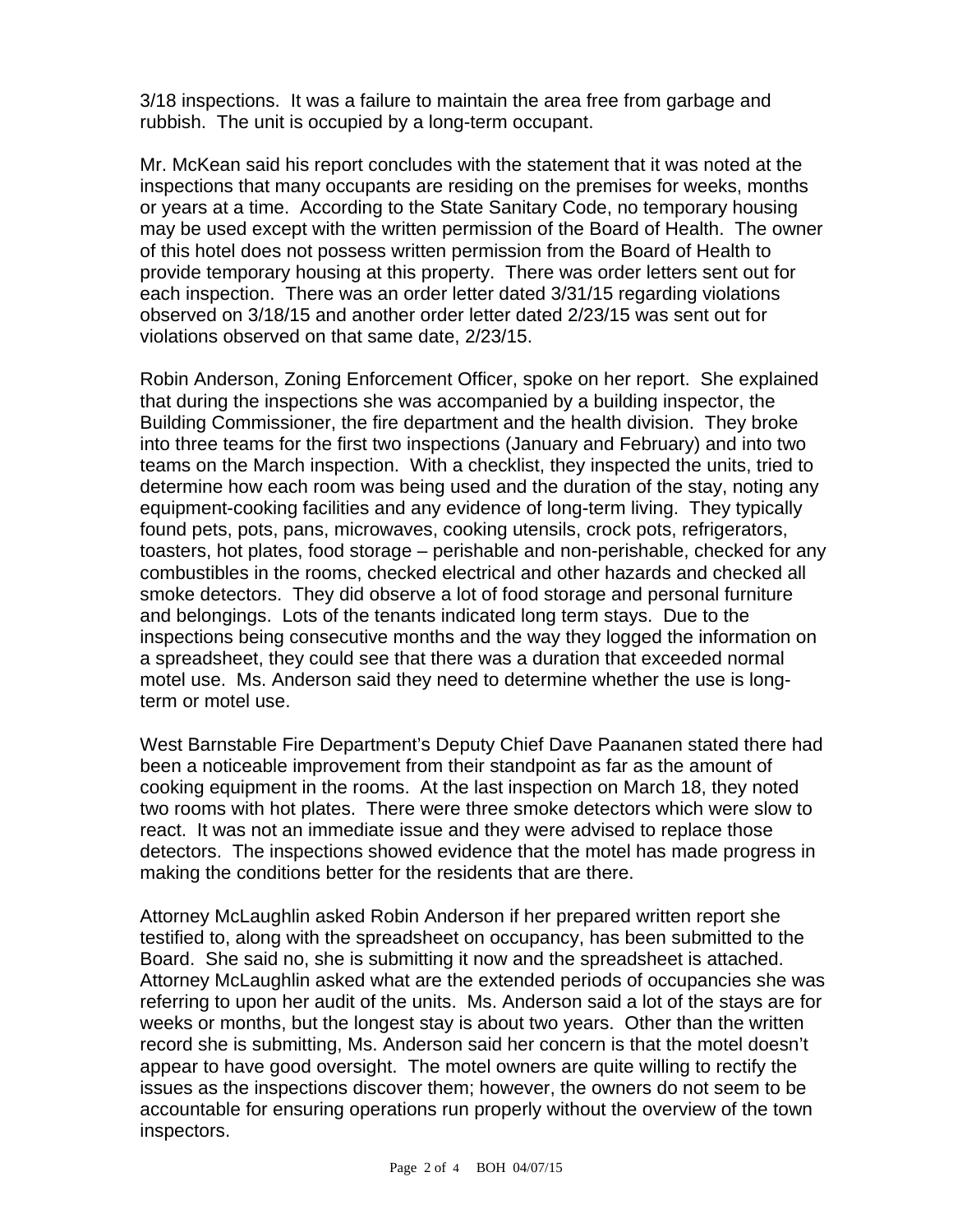Attorney McLaughlin asked Ms. Anderson what was the varying makeup of the folks in the long-term occupancies through her observation. She stated most of them were families with one or two children. Most had pets. There were a few singles. Robin Anderson observed the approximate age of the children was mostly toddlers (7-8 months) and there was one infant (one week old).

Attorney McLaughlin asked the inspection panel, if anyone had any feedback given the conditions they observed, i.e. hot plates, etc.

Deputy Chief Paananen stated it certainly puts the other transient population in the motel at risk. If someone is cooking in their room, they don't have the safety precautions within the rooms. The rooms are not in the cleanliness condition and the volume of materials in the rooms can easily ignite so any item producing enough heat to cook with certainly put unsuspecting people at risk.

Deputy Chief Paananen also stated there has been an effort to correct the problems and the number of hot plates has greatly been reduced. However, without some form of oversight, these things return to become repeat problems. The owner knew to expect an inspection each month for three months but was not told the date and time.

Dr. Miller added that there's another whole set of codes that apply to long-term occupancy for safety and health reasons and clearly, this facility does not meet those requirements. He had counted 18 units on the spreadsheet with at least a 30-day or longer stay, thus not adhering to their license. There is concern for people's safety and well being.

Chuck Mayo, maintenance for Craigville Motel, said there are some questionable items which inspectors noted (slow draining tub, heater in room – belonging to cab of plow, etc.)

Mr. McKean pointed out that none of the items mentioned are on the report. It was recommended that the owners give themselves time to go over the report and come back to Board with comments at the next meeting, April 14<sup>th</sup>.

Dr. Miller said the concern is that they can not continue to use the property for long-term occupancy. The Board had asked the Housing Assistance Corporation for assistance with the occupants of the Craigville Motel. Three women came to the meeting to help: Monica Mitchell, Liz Belcher, and Dolores Barbati-Toore. Craigville Motel was appreciative and said ten of the long-term occupancies have left at this time.

The fire department's report will be available soon for both the Board and the motel.

Dr. Canniff moved that this matter be continued until the Board's next meeting on April 14, 2015, for further hearing at which time the Board may make findings with respect to the subject property; and in light of such findings, may take such action with respect to the motel license for the property including modifying, revoking